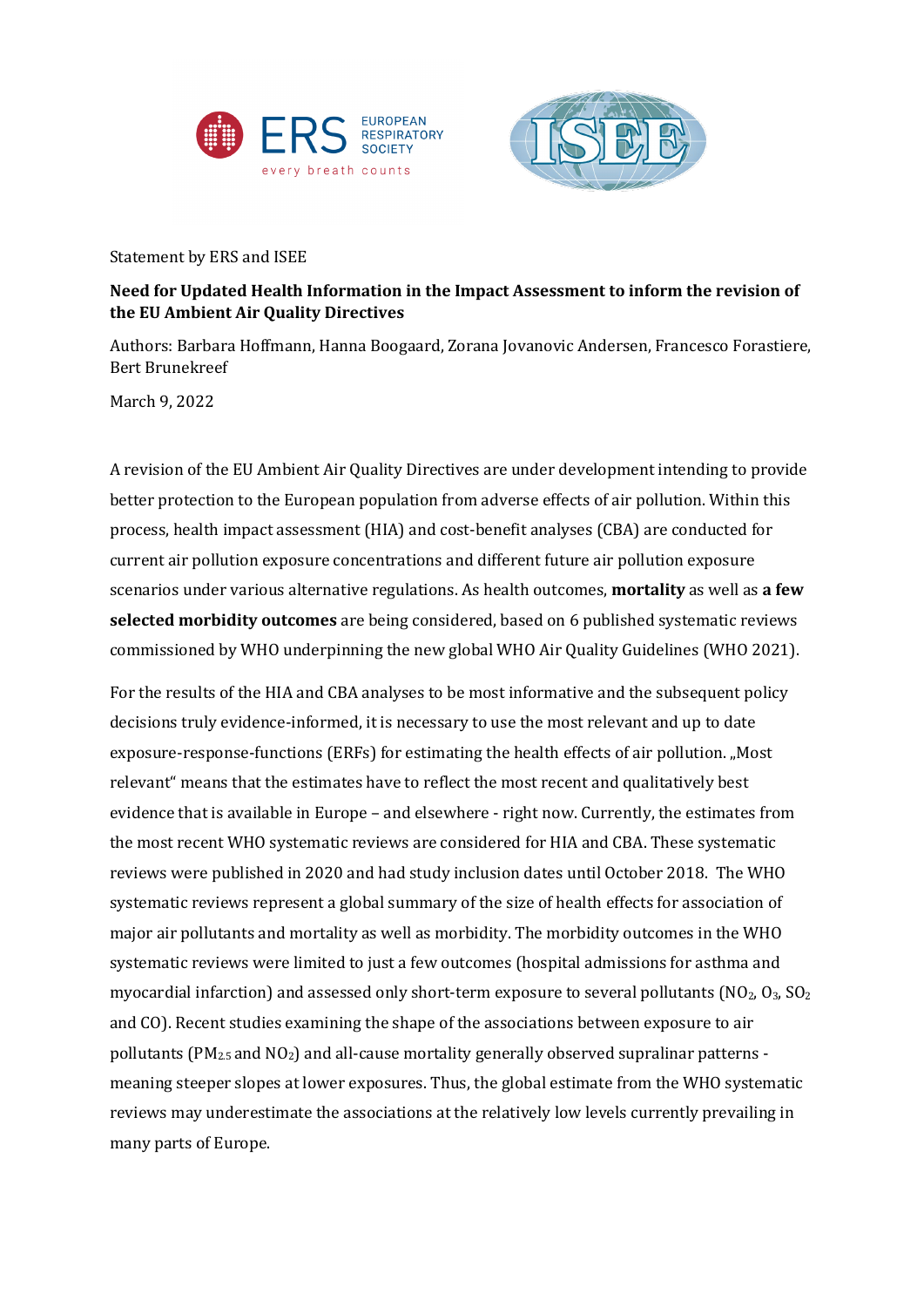



Several new large-scale cohort studies have been published after the WHO systematic reviews were completed. These newly published studies were mostly conducted at air pollution concentrations similar to those currently observed in Europe and have substantially increased the available evidence for long-term exposure to air pollution  $NO<sub>2</sub>$ ,  $PM<sub>2.5</sub>$ ) and mortality. Potentially, these new studies may influence the summary effect estimates of the WHO systematic reviews. Hence, it would be important to take into consideration the newest evidence for the purpose of HIA and CBA, to make them most up do date and provide most correct estimates of the burden of air pollution and subsequent benefits of air pollution regulation.

One major new study is the large ELAPSE study (Effects of Low-Level Air Pollution – a Study from Europe), funded by the Health Effects Institute. This study was based on a large pooled analysis of cohort studies from 6 different European countries with close to 400,000 participants, and on very large administrative cohorts from 7 different European countries, with about 28 million participants. Notably, these recently published studies (Brunekreef et al. 2021; Strak et al. 2021; Staffogia et al. 2022) are based on a state-of-the-art exposure assessment including fine-scale modeling and historical exposure information as well as extensive control of potential confounding by several factors, including smoking. It is currently by far the most important and largest air pollution study in Europe, but it could not be included in the WHO systematic reviews.

Moreover, several new studies including ELAPSE have estimated health effects on many important disease outcomes. Currently, the most recent comprehensive assessment of effects of air pollution on morbidity are the recommendations for HIA laid out in the WHO HRAPIE project (Health Risks of Air Pollution in Europe, 2013) which was based on studies published before 2013, i.e. more than 10 years ago. Since then, a wealth of new evidence has been produced and it will be important to check whether this new evidence will add to the HRAPIE recommendations, as has been done in individual countries. For example, the UK has undertaken a comprehensive assessment of morbidity outcomes, including stroke incidence, asthma incidence in children, and lung cancer incidence [\(https://www.gov.uk/government/publications/air-pollution-a-tool-to](https://www.gov.uk/government/publications/air-pollution-a-tool-to-estimate-healthcare-costs)[estimate-healthcare-costs\)](https://www.gov.uk/government/publications/air-pollution-a-tool-to-estimate-healthcare-costs). The Swedish EPA has recently published a report (in Swedish only, but it will be translated in English shortly) assessing which morbidity impacts